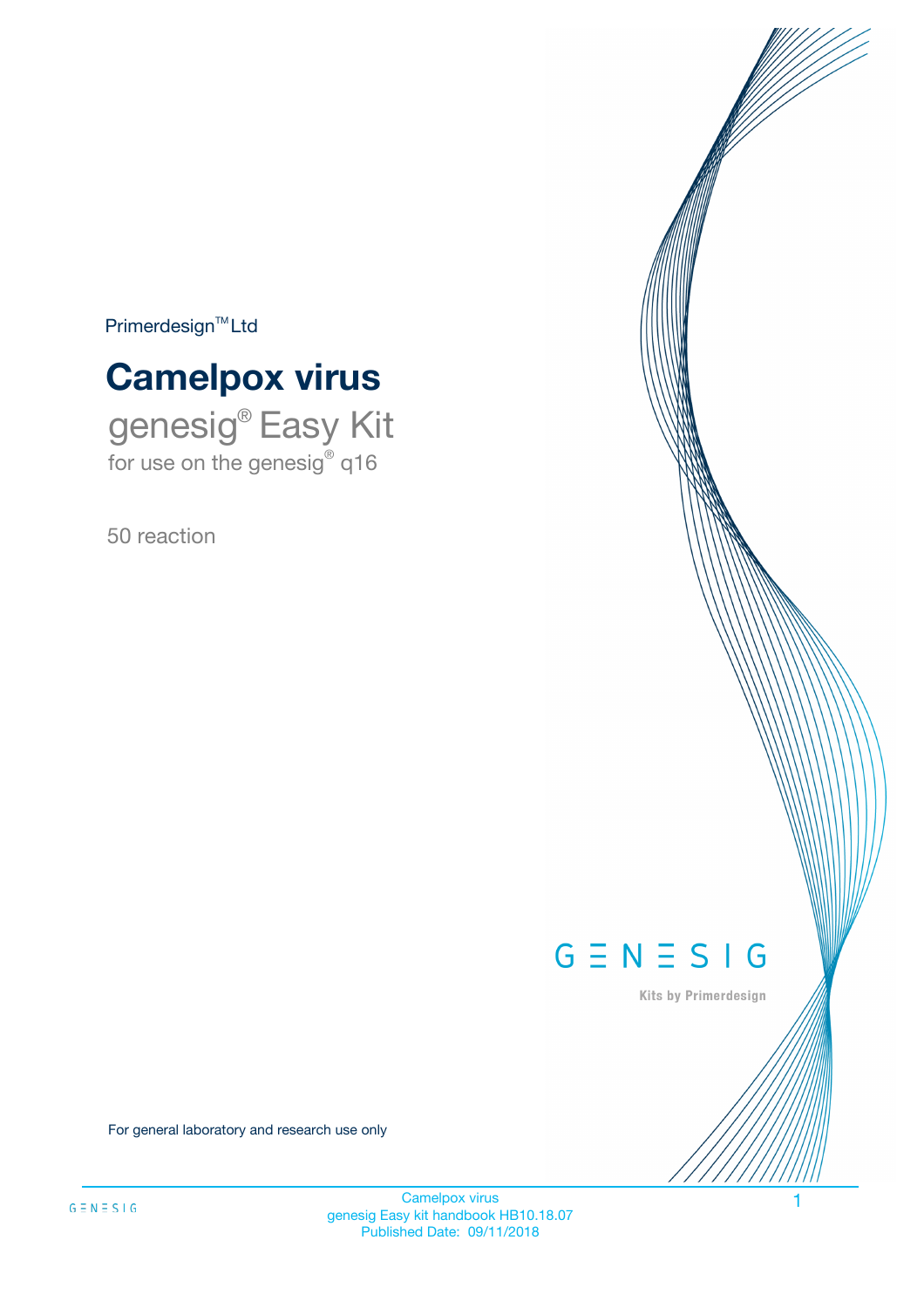# genesig® Easy: at a glance guide

#### **For each DNA test**

| Component              | <b>Volume</b> | Lab-in-a-box pipette |  |
|------------------------|---------------|----------------------|--|
| Camelpox reaction mix  | 10 µl         |                      |  |
| <b>Your DNA sample</b> | $10 \mu$      |                      |  |

#### **For each positive control**

| Component                 | Volume          | Lab-in-a-box pipette |  |
|---------------------------|-----------------|----------------------|--|
| Camelpox reaction mix     | 10 <sub>µ</sub> |                      |  |
| Positive control template | 10 <sub>µ</sub> |                      |  |

#### **For each negative control**

| Component             | Volume          | Lab-in-a-box pipette |  |
|-----------------------|-----------------|----------------------|--|
| Camelpox reaction mix | 10 <sub>µ</sub> |                      |  |
| <u>Water</u>          | 10 <sub>µ</sub> |                      |  |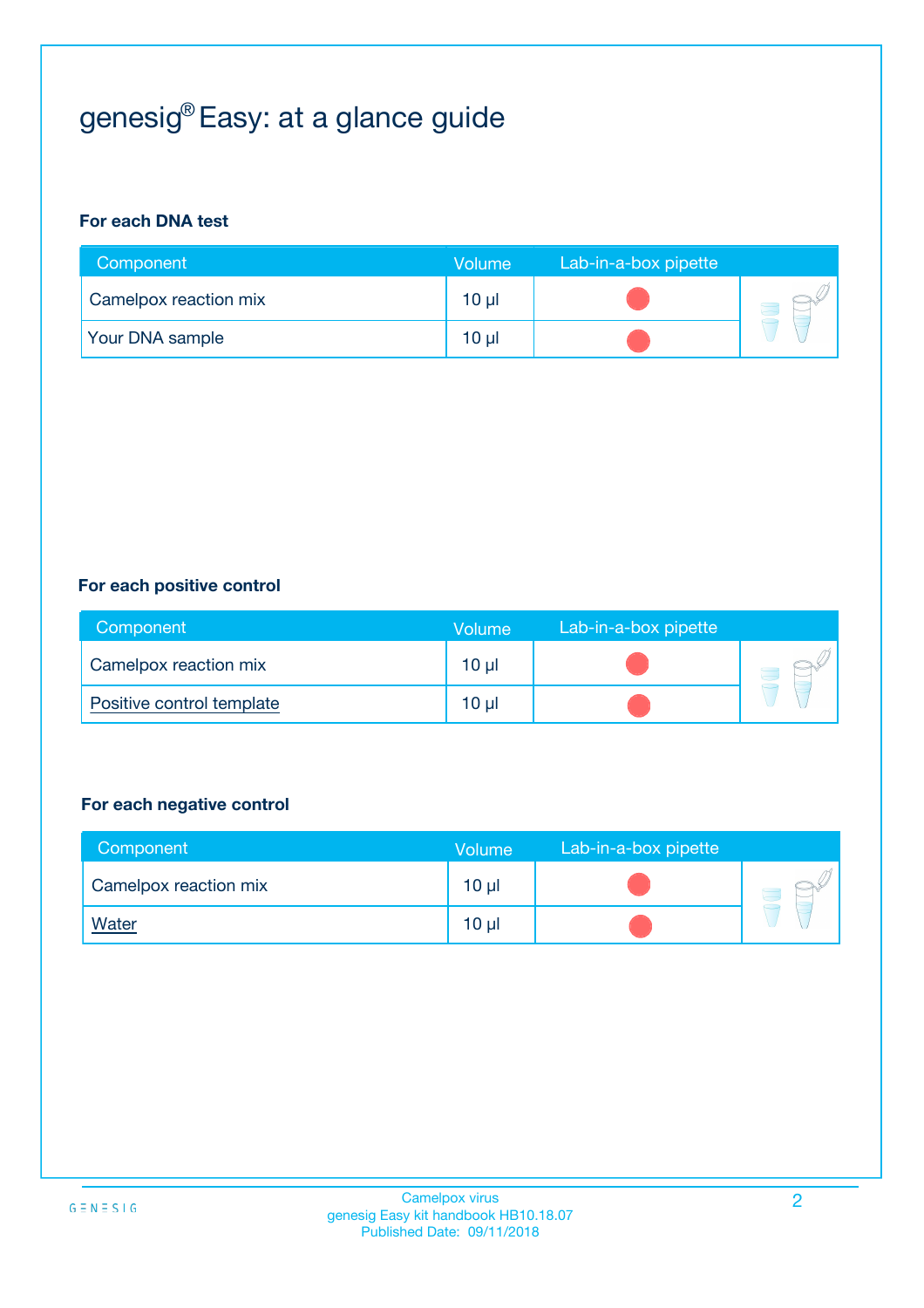# Kit Contents



## Reagents and equipment to be supplied by the user

#### **genesig® q16 instrument**

#### **genesig® Easy Extraction Kit**

This kit is designed to work well with all processes that yield high quality RNA and DNA but the genesig Easy extraction method is recommended for ease of use.

#### **genesig® Lab-In-A-Box**

The genesig Lab-In-A-Box contains all of the pipettes, tips and racks that you will need to use a genesig Easy kit. Alternatively if you already have these components and equipment these can be used instead.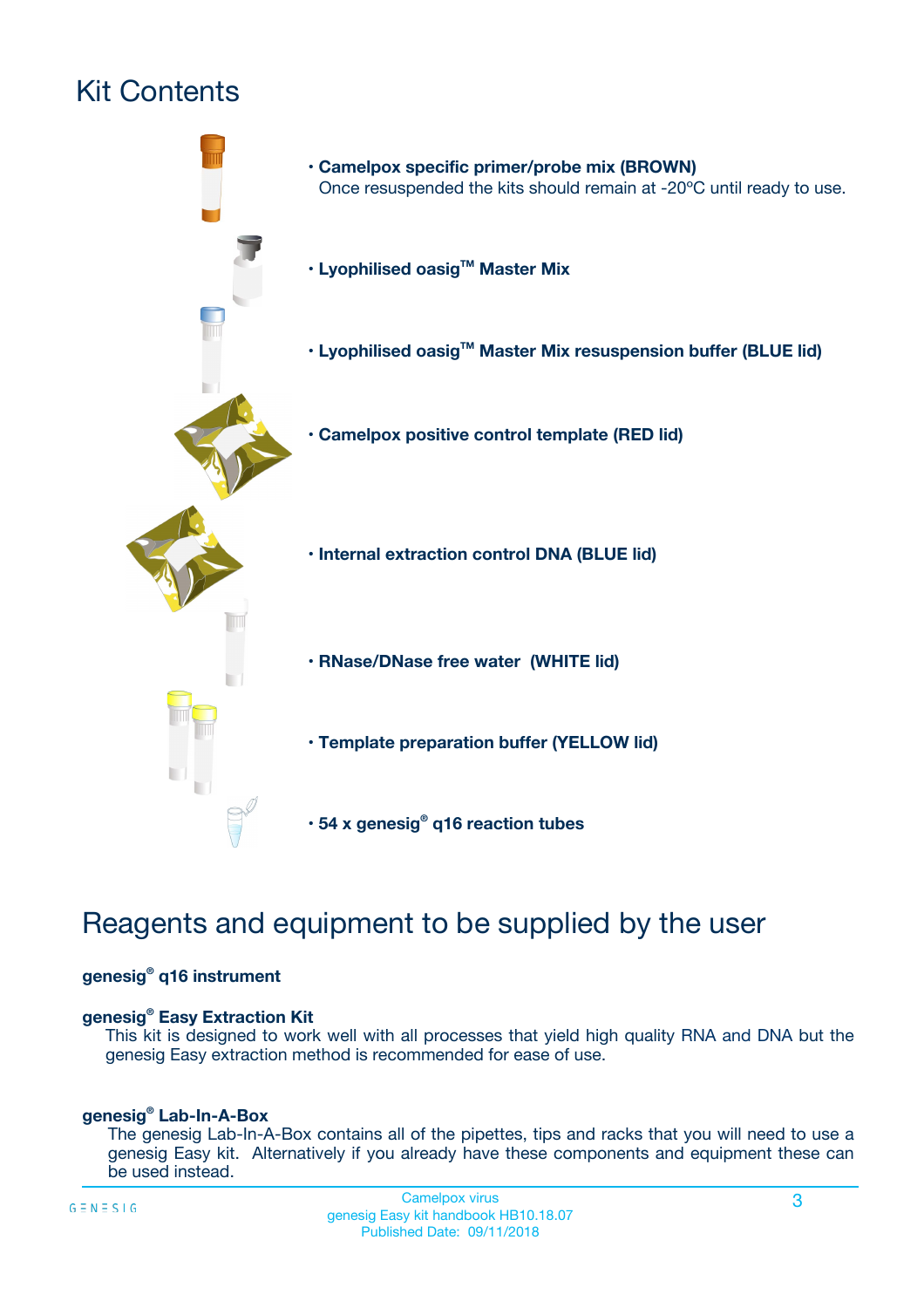## Step-by-step guide

### 1. Create your reaction mix



Use the blue pipette to transfer 500µl**\*** of the oasig Master Mix resuspension buffer into the tube of lyophilised oasig Master Mix and mix well by gently swirling. Then transfer all of that master mix into the brown tube labelled Camelpox primers/probe.

**\***Transfering 525µl of the oasig Master Mix resuspension buffer to your oasig Master Mix (instead of the 500µl recommended above) will enable you to take full advantage of the 50 reactions by accounting for volume losses during pipetting. In order to do so with the genesig Easy fixed volume pipettes use 1x blue, 2x red and 1x grey pipettes to make the total volume. Please be assured that this will not adversely affect the efficiency of the test.

Cap and shake tube to mix. A thorough shake is essential to ensure that all components are resuspended. **Failure to mix well can produce poor kit performance.**

Leave to stand for 5 minutes. Now your reaction mix is ready to use.

Store the reaction mix in the freezer from hereon.

#### Top tip

- Ensure that the reaction mix is mixed thoroughly before each use by shaking.
- Once resuspended do not expose genesig Easy kit to temperatures above -20°C for longer than 30 minutes at a time.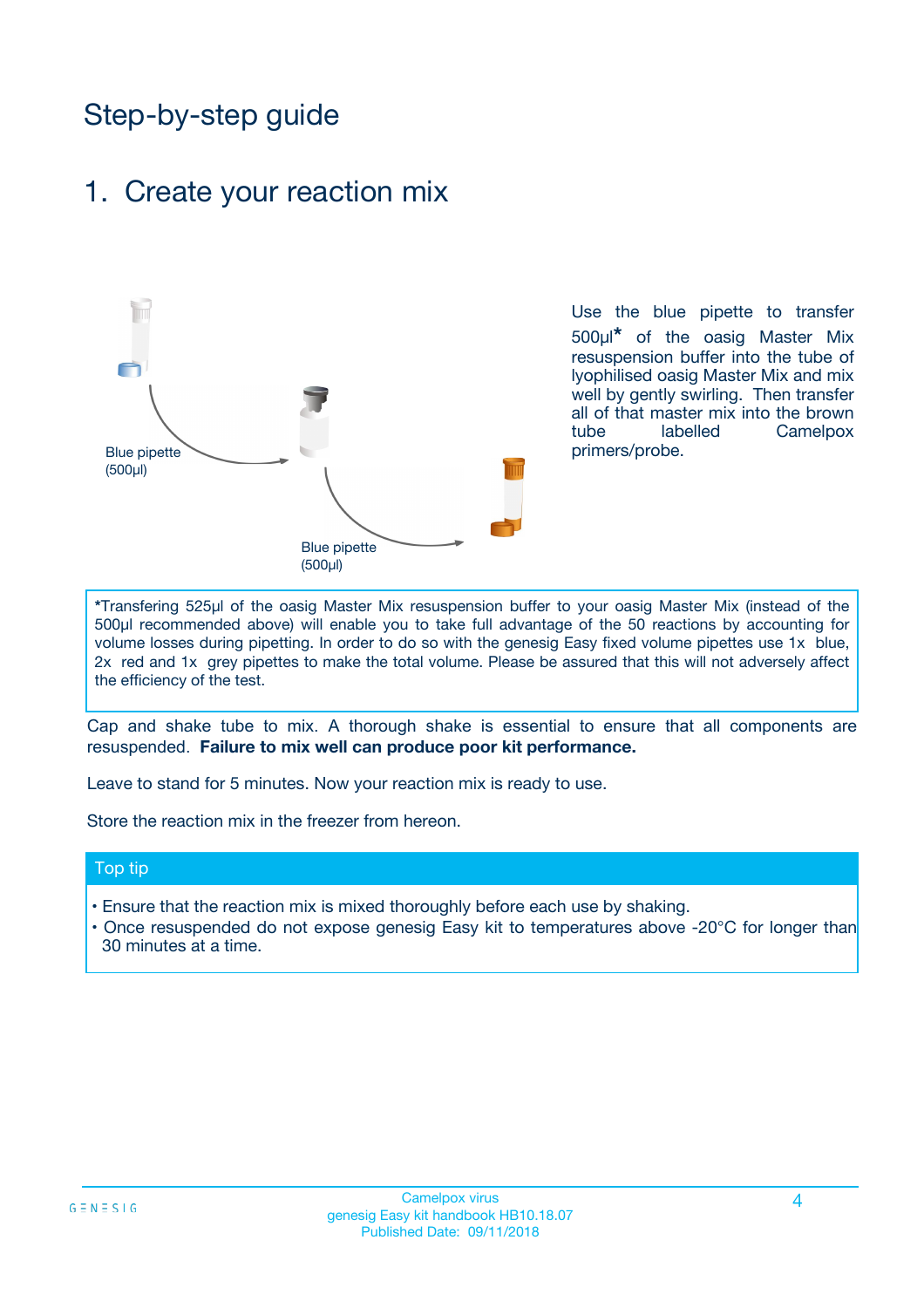# 2. Internal extraction control



Use the blue pipette to transfer 1000µl (2 x 500µl) of template preparation buffer into the Internal Extraction Control DNA tube. Cap and shake tube to mix.

Your kit contains Internal Extraction Control DNA. This is added to your biological sample at the beginning of the DNA extraction process. It is extracted along with the DNA from your target of interest. The q16 will detect the presence of this Internal Extraction Control DNA at the same time as your target. This is the ideal way to show that your DNA extraction process has been successful.

#### **If you are using an alternative extraction kit:**

Use the red pipette to transfer 10µl of Internal Extraction Control DNA to your sample **after** the lysis buffer has been added then follow the rest of the extraction protocol.

#### **If you are using samples that have already been extracted:**

Use the grey pipette to transfer 5µl of Internal Extraction Control DNA to your extracted sample.

### 3. Add reaction mix to all reaction tubes



For every reaction to be run, use the red pipette to add 10µl of your Camelpox reaction mix to every tube.

#### Top tip

- Always pipette the reaction mix directly into the bottom of the tube.
- You can label the tube lids to aid your reaction setup but avoid labelling tube sides.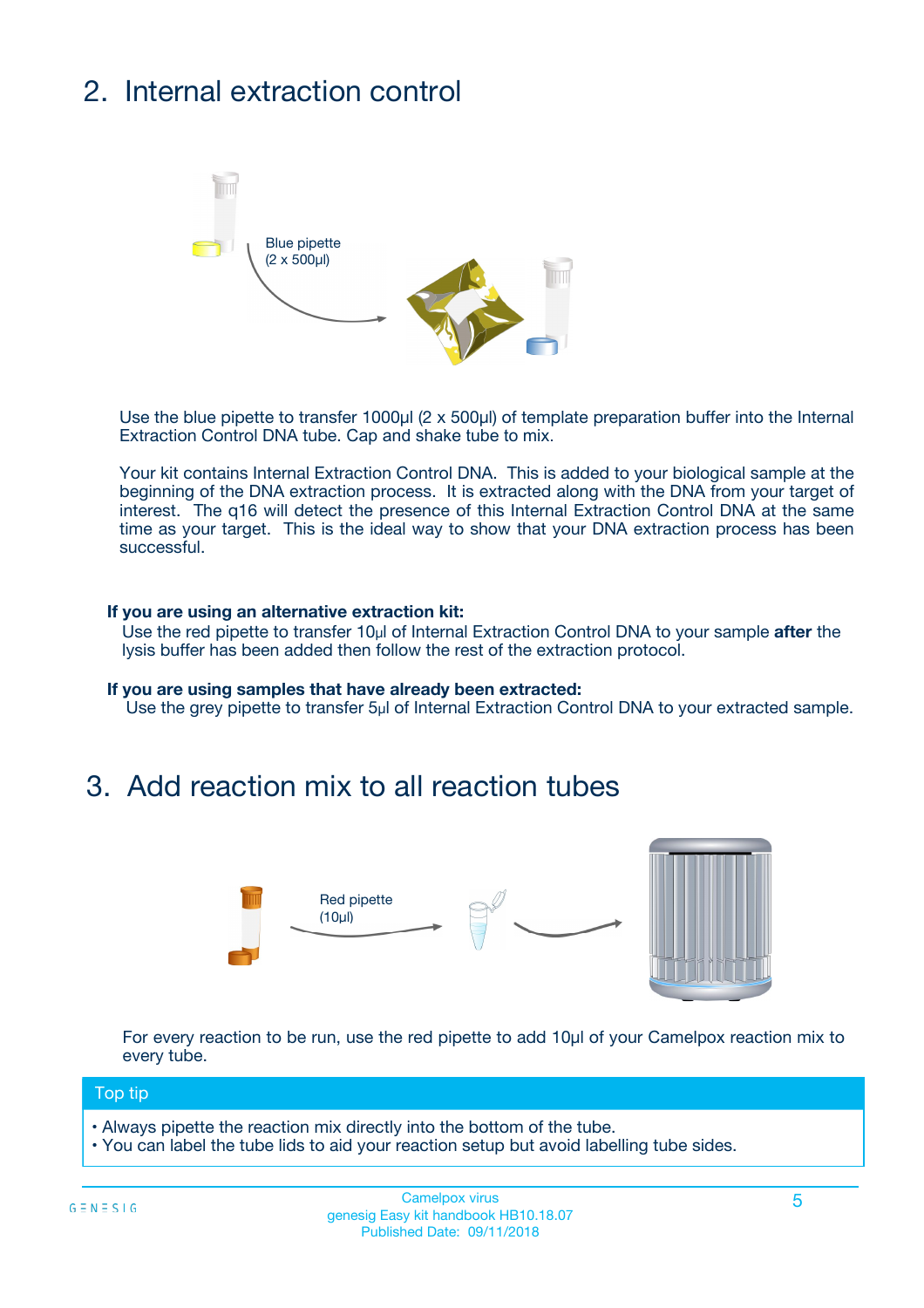### 4. Negative control



For each test you will require a negative control. Instead of DNA, water is used. This sample should typically prove negative thus proving that all of your positive samples really are positive.

To create a negative control reaction simply use the red pipette to add 10µl of the water to the required reaction tubes. Close these tubes after adding the water.

Because some genesig kit targets are common in the environment you may occasionally see a "late" signal in the negative control. The q16 software will take this into account accordingly.

#### Top tip

**•** Always add the water to the side of the tube to reduce the introduction of bubbles.

### 5. Set up a test



For each sample you wish to analyse, use the red pipette to add 10µl of your DNA sample to the required reaction tubes. Close these tubes after adding the sample. Always change pipette tips between samples.

#### Top tip

**•** Always add the DNA sample to the side of the tube to reduce the introduction of bubbles.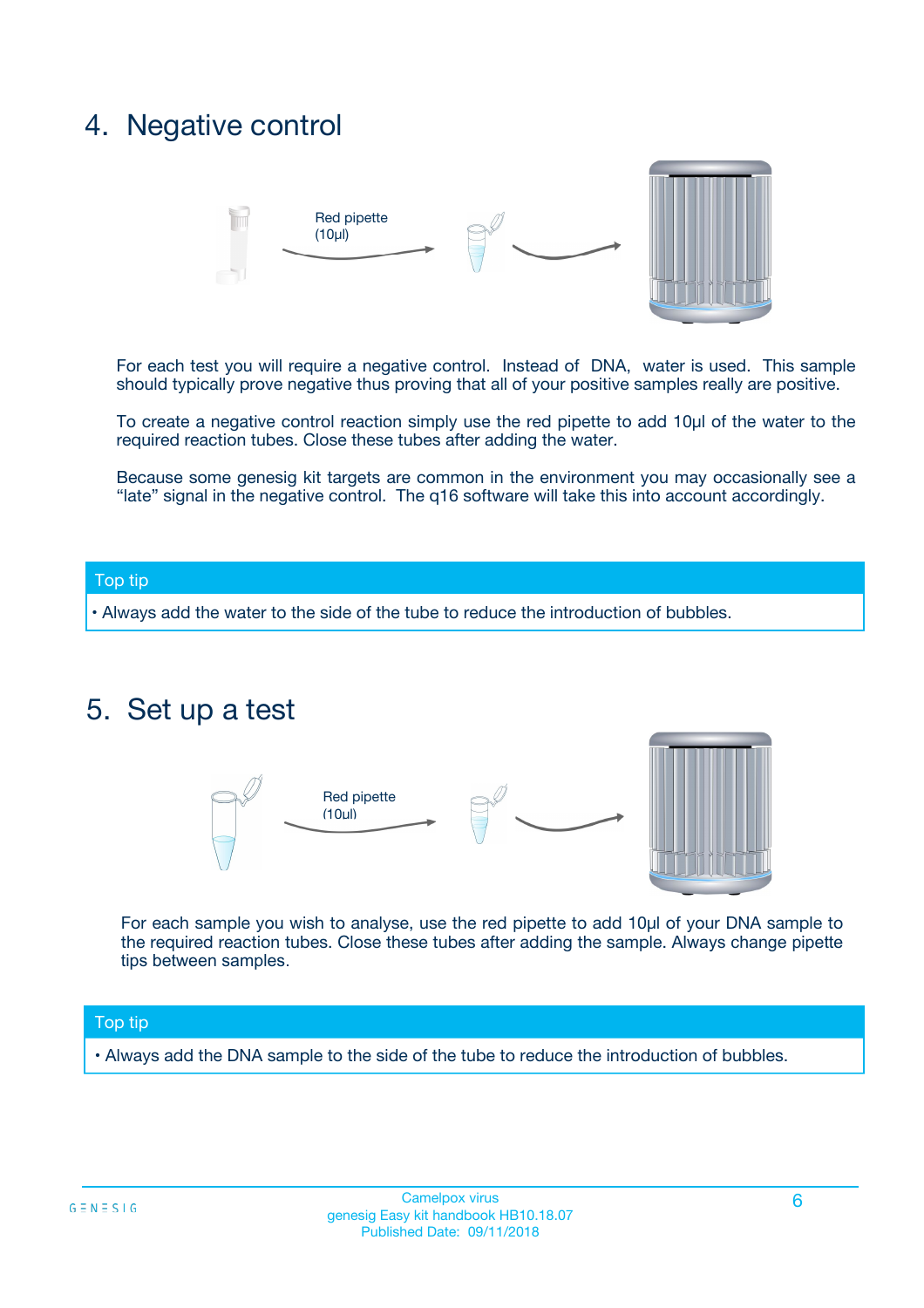### 6. Positive control



Use the blue pipette to transfer 1000µl (2 x 500µl) of template preparation buffer into the positive control template tube. Cap and shake tube to mix.

Each time you run a test you will require a positive control. This is a small portion of DNA from your target of interest. It serves two purposes:

1. It will always test positive so it shows that everything is working as it should be.

2. The q16 software knows how much DNA is present in the positive control. So it can automatically compare your sample of interest with the positive control to calculate the amount of target DNA in your sample.

To create a positive control reaction, simply use 10µl of the positive control instead of your DNA sample.



Take great care when setting up your positive control. The positive control template has the potential to give you a false positive signal in your other samples. Set positive controls up last after all other sample tubes are closed. Always change pipette tips between samples. You may even choose to set up positive controls in a separate room.

#### Top tip

**•** Always add the positive control to the side of the tube to reduce the introduction of bubbles.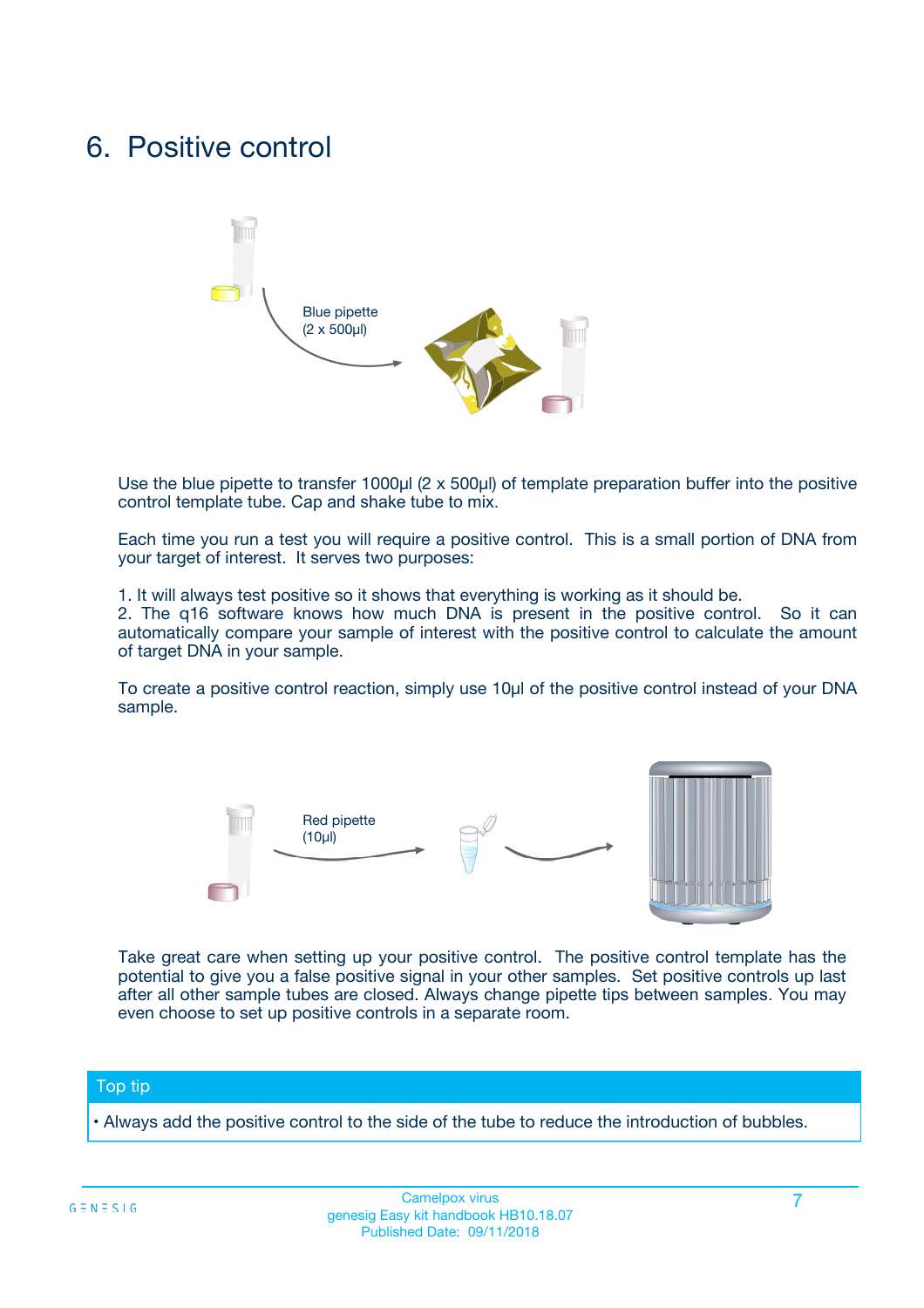# 7. Running the test

Place the tubes into the correct positions in your q16 as defined by the software, this may include positioning of empty tubes to ensure that the q16 lid is balanced. The run can then be started.

| genesig q16 PCR software - 1.2                                               |                                     | $\Box$                                                                                  |
|------------------------------------------------------------------------------|-------------------------------------|-----------------------------------------------------------------------------------------|
| Unsaved (New Experiment 2<br>$\vert \cdot \vert$<br><b>Open Experiments:</b> | <b>D</b> Open<br>Save<br>$\Box$ New | Save As<br><b>C</b> Close<br>$G \equiv N \equiv S \mid G$<br><b>&amp; Configuration</b> |
| Setup<br><b>Results</b><br><b>Stages:</b>                                    |                                     |                                                                                         |
| <b>Notes</b>                                                                 | Samples                             | <b>Tests</b>                                                                            |
| <b>Name and Details</b>                                                      | Color<br>Name                       | Note<br>Color<br>Note<br>Name                                                           |
| New Experiment 2017-10-26 11:06                                              | Sample 1                            | ع<br>条<br>Test 1                                                                        |
| Kit type: genesig® Easy Target Detection kit                                 | Sample 2                            |                                                                                         |
| Instrument Id.:                                                              | Sample 3                            | $\qquad \qquad \blacksquare$<br>$\qquad \qquad \blacksquare$                            |
| Run Completion Time:                                                         | Sample 4                            |                                                                                         |
| <b>Notes</b>                                                                 | Sample 5<br>A<br>v                  | $\triangle$<br>4<br>$\oplus$<br>₩                                                       |
| <b>Well Contents</b>                                                         |                                     | <b>Run</b>                                                                              |
| Pos.<br>Test                                                                 | Sample                              | <b>Run Status</b>                                                                       |
| Test 1<br>-1                                                                 | <b>Negative Control</b>             | $\blacktriangle$                                                                        |
| $\overline{2}$<br>Test 1                                                     | <b>Positive Control</b>             |                                                                                         |
| $\overline{\mathbf{3}}$<br>Test 1                                            | Sample 1                            | Show full log                                                                           |
| Test 1<br>$\overline{4}$                                                     | Sample 2                            |                                                                                         |
| 5<br>Test 1                                                                  | Sample 3                            | <b>Run Control</b>                                                                      |
| 6<br>Test 1                                                                  | Sample 4                            |                                                                                         |
| $\overline{7}$<br>Test 1                                                     | Sample 5                            |                                                                                         |
| 8                                                                            |                                     | $\triangleright$ Start Run<br>Abort Run                                                 |
| <b>JOD FURTY TUDE TO BUILDED IN</b>                                          |                                     | $\overline{\mathbf{v}}$                                                                 |

#### Top tip

- Before loading tubes into the q16, check for bubbles! Flick the bottom of the tubes to remove any bubbles that may have formed during the test setup.
- Apply centrifugal force with a sharp wrist action to ensure all solution is at the bottom of the reaction tube.
- When repeating a test you can use a previous file as a template by clicking 'open' then selecting File name > Files of Type > Experiment file as template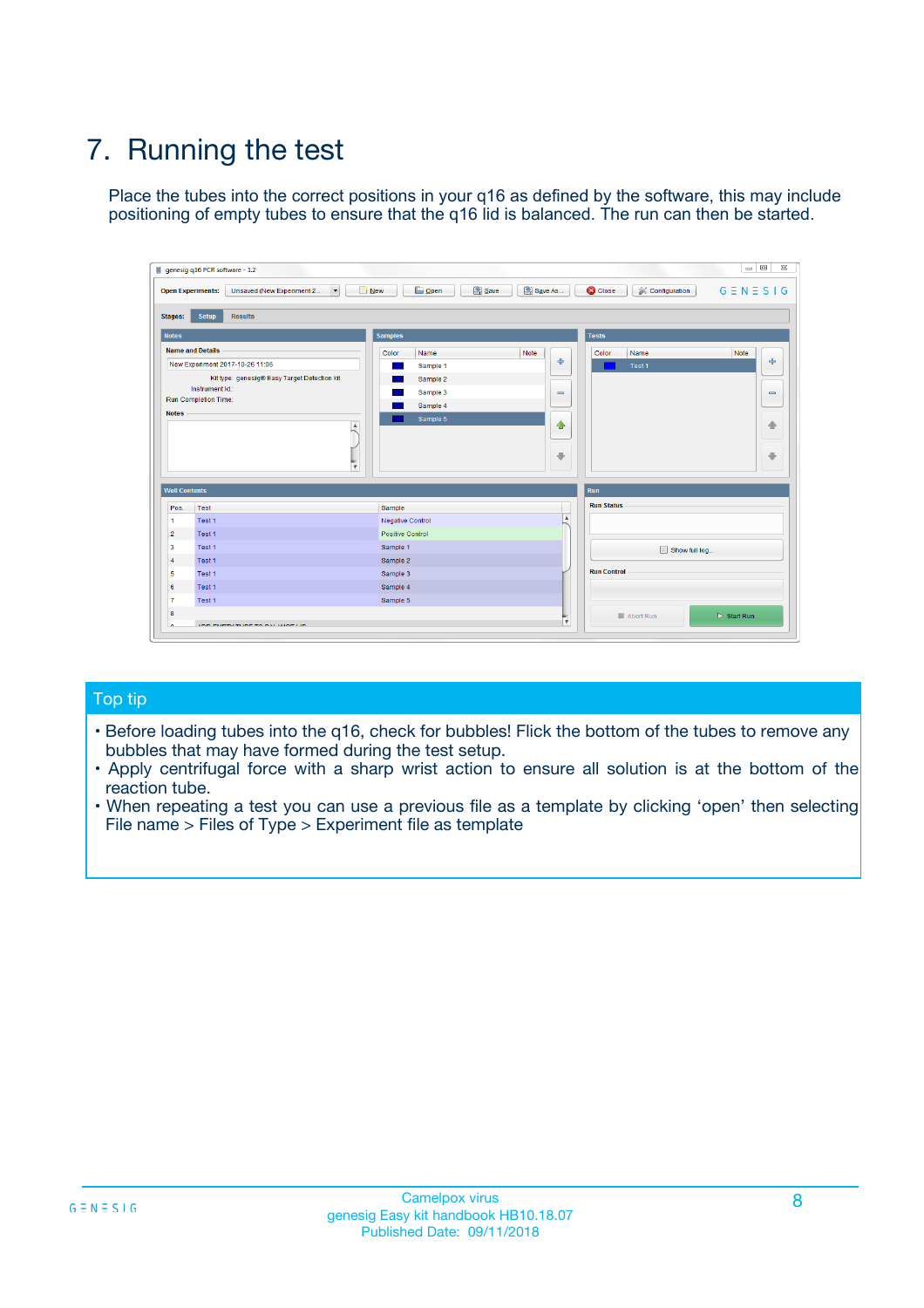## What do my results mean?

Analysis of your data is carried out automatically by the genesig q16. The following information is designed to help you fully understand a result or to troubleshoot:

### "Positive"

#### **Explanation**

Your sample has produced a positive result. Your target of interest is present and you can use the reported quantity.

"Negative"

#### **Explanation**

Your sample has produced a negative result. The target is not present in your sample.

### "Test contaminated"

#### **Explanation**

The Negative Control should be completely free of any DNA. If you see this error message it means that at some point during the setup, the Negative Control has been contaminated with DNA and has given a positive signal. This contamination has invalidated the test. The Positive Control and your test samples are both possible sources of contaminating DNA. The genesig q16 reaction tubes from previous runs will also contain very high amounts of DNA so it is important that these are carefully disposed of after the run is completed and NEVER OPENED. It may be the case that your kits have become contaminated which will lead to the same problem occurring repeatedly.

#### **Solutions**

1. Clean your working area using a commercial DNA remover solution to ensure the area is DNA free at the start of your run and re-run the test

2. If the problem persists then the kit has become contaminated and it will have to be discarded and replaced with a new kit. When you open the new kit, run a simple test to show that changing the kit has solved the problem. Prepare a test which includes only the Positive Control, the Negative Control and one 'mock sample'. For the 'mock sample' add water instead of any sample DNA. The result for the Negative Control and the mock sample should be negative indicating that contamination is no longer present.

#### **Preventive action**

An ideal lab set-up has a 'Clean area' where the test reagents are prepared and a 'sample area' where DNA samples and the Positive Control template are handled. The best workflow involves setting up all the test components (excluding the positive control template) in the clean area and then moving the tests to the sample area for sample and Positive Control addition. If this method is followed then the kit components are always kept away from possible sources of contamination. For extra security the Negative Control can be completely prepared and sealed in the clean area. All work areas should be decontaminated regularly with DNA remover.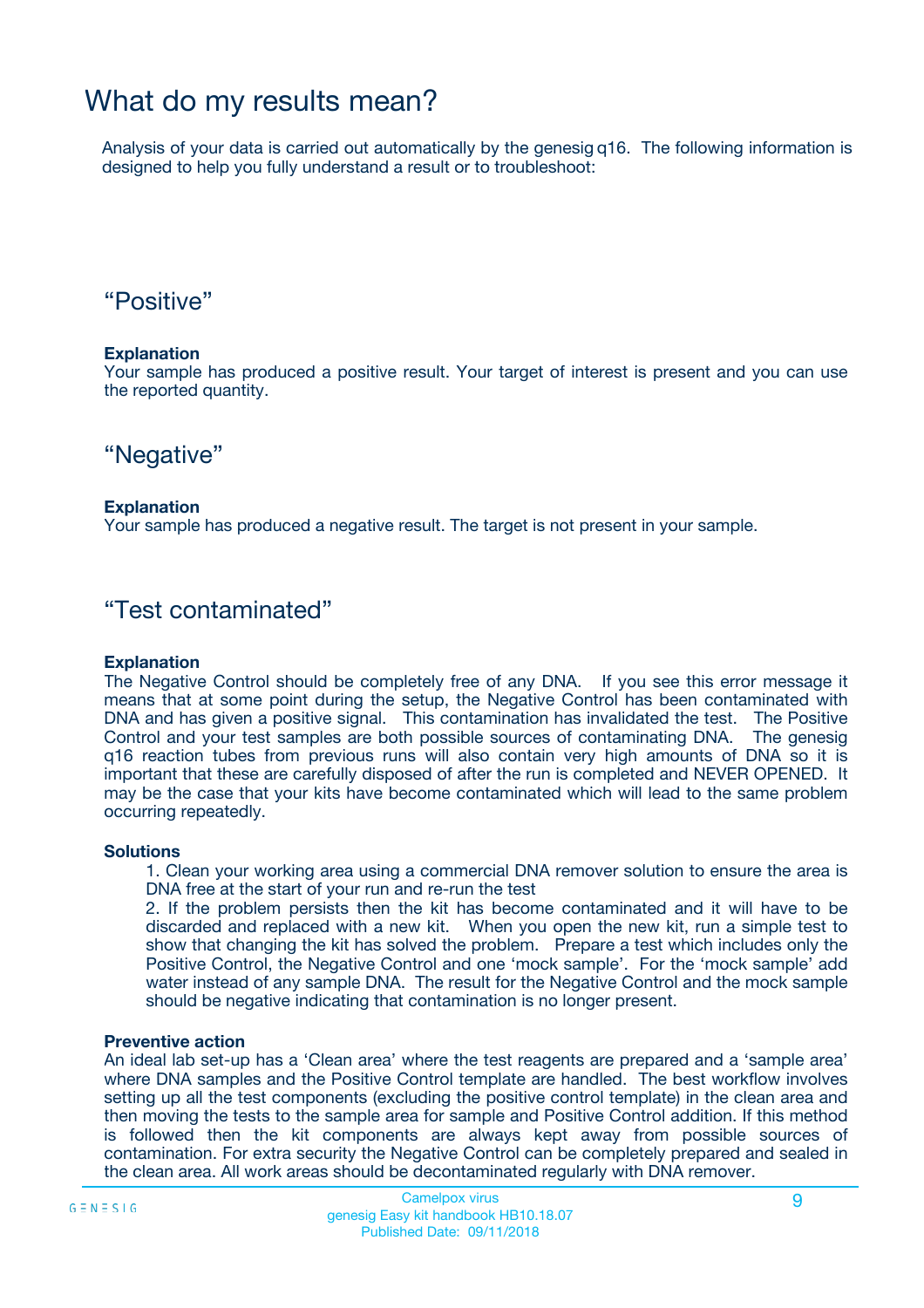### "Sample preparation failed"

#### **Explanation**

The test has failed because the quality of the sample was not high enough. The Internal Extraction Control component identifies whether the sample has been prepared correctly and is of suitable quality. This error message means that this quality control test has failed and the sample quality is not high enough for analysis.

#### **Solutions**

1. Check the sample preparation protocol for any user errors then repeat.

2. Poor quality samples can result from overloading the sample preparation protocol with too much starting material. Try reducing the amount of starting material then repeat.

3. Failing to add the Internal extraction Control DNA to your sample during the sample preparation protocol can also lead to a reported result of "sample preparation failed". Ensure that this step has not been overlooked or forgotten. If your samples are derived from an archive store or from a process separate from your genesig Easy extraction kit; you must add 5µl of Internal Extraction Control DNA into each 0.5ml of your sample to make it suitable for use on the q16.

### "Positive result, poor quality sample"

#### **Explanation**

The test is positive so if you are only interested in obtaining a 'present or absent' answer for your sample then your result is reliable. However, the test contains an Internal Extraction Control component that identifies if the sample is of high quality. This quality control test has failed and the sample is not therefore of high enough quality to accurately calculate the exact copy number of DNA present. If you require quantitative information for your sample then proceed with the solutions below.

#### **Solution**

For appropriate solutions, read the "Sample preparation failed" section of this handbook.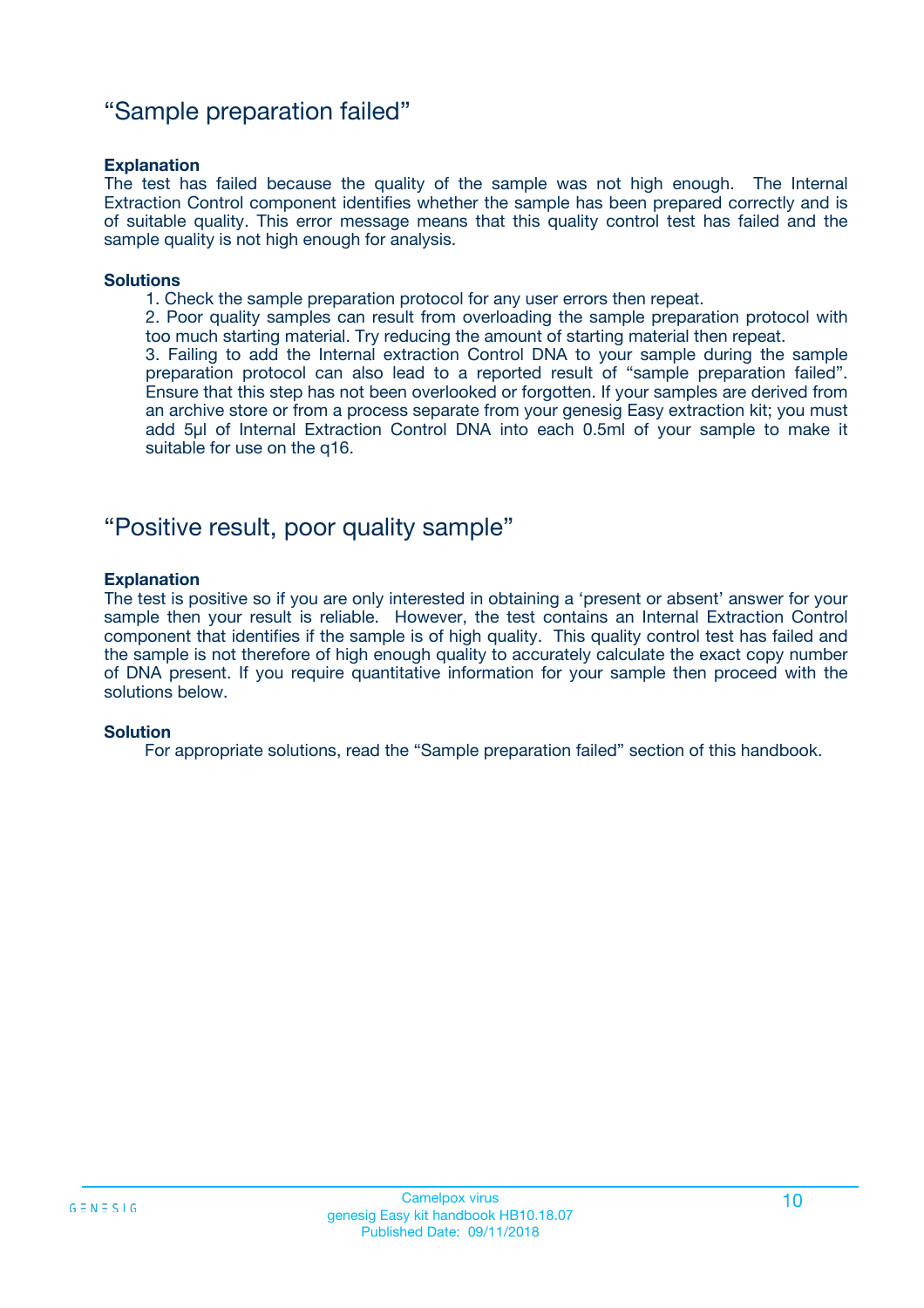### "Test failed"

#### **Explanation**

The test has failed because the Positive Control has not worked. The Positive Control is present to show that all aspects of the test are working correctly together. When this control test fails, the test as a whole is invalidated. This finding indicates that a problem has occurred in the reaction set-up part of the experiment and has nothing to do with sample preparation.

#### **Solutions**

- 1. Check the entire workflow and test set-up to look for any user errors, then repeat the test e.g. have the right colour pipettes and solutions been used with the correct tubes?
- 2. Ensure the positive and negative controls are inserted into the correct wells of your q16.

3. A component of the test may have 'gone off' due to handing errors, incorrect storage or exceeding the shelf life. When you open a new kit, run a simple test to show that changing the kit has solved the problem. Prepare a test which includes only the Positive Control, the Negative Control and one 'mock sample'. For the 'mock sample' add internal control template instead of any sample DNA. If the Positive Control works, the mock sample will now be called as a negative result.

### "Test failed and is contaminated"

#### **Explanation**

The Positive Control is indicating test failure, and the Negative Control is indicating test contamination. Please read the "Test Failed" and "Test contamination" sections of this technical support handbook for a further explanation.

#### **Solution**

For appropriate solutions, read both the "Test failed" and "Test contaminated" sections of this handbook.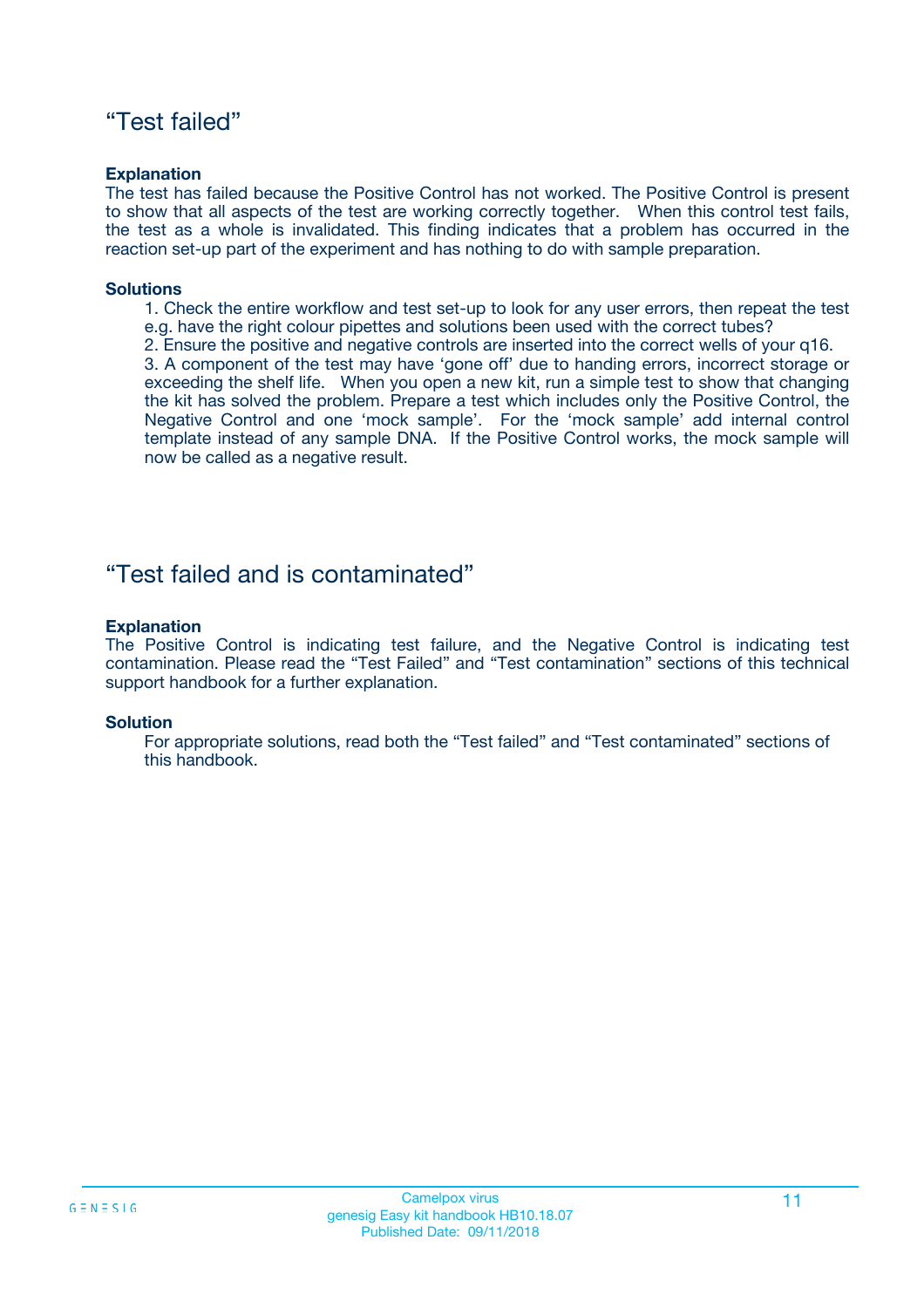## Camelpox virus

Camelpox is a disease of camels caused by a virus of the family Poxviridae. The virus is closely related to the Vaccinia virus that causes Smallpox and is part of the Orthopoxvirus genus. It causes skin lesions and a generalized infection. Approximately 25% of young camels that become infected will die from the disease, while infection in older camels is generally milder. The infection may also spread to the hands of those that work closely with camels in rare cases. It is a brick-shaped, enveloped virus that ranges in size from 265-295 nm. The double-stranded, linear DNA genome consists of approximately 202,000 tightly packed base pairs encased in a viral core with the replication enzymes believed to be held in lateral bodies outside the core.

The virus can be transmitted via direct contact where a camel becomes infected via contact with an infected camel. This is transmission method is also suspected of being the transmission route to humans as most of the human cases presented symptoms on their hands and fingers. The virus can also be transmitted via indirect contact where a camel may become infected after coming into contact with milk, saliva, ocular and nasal secretions from infected camels. The virus has the ability to remain virulent for up to 4 months without a host. The virus may also be transmitted by an insect vector, in particular camel ticks (Hyalomma dromedarii). Upon infection, the virus attaches to the host cell and injects the core into the host cell cytoplasm. The virus uses its DNA polymerase to transcribe its genes after which the viral core dissolves. The structural proteins are then produced and assembled and the virus is released either by lysis or budding.

The incubation period is between 3-15 days and can be classified as either acute, which mainly occur in camels under the age of 3 years or generalized, which affects older camels. General infections are characterized by skin papules developing into pustules starting on the head and neck which then spread to the rest of the body and becoming concentrated on the limbs and genitalia. Fever and swollen lymph nodes are also symptoms. In acute infections, in addition to the above symptoms, internal lesions occur along the lining of the mouth, respiratory and digestive tracts. Loss of appetite and diarrhea are also symptoms of an acute infection. It is estimated that 25% of young camels die from camelpox infections.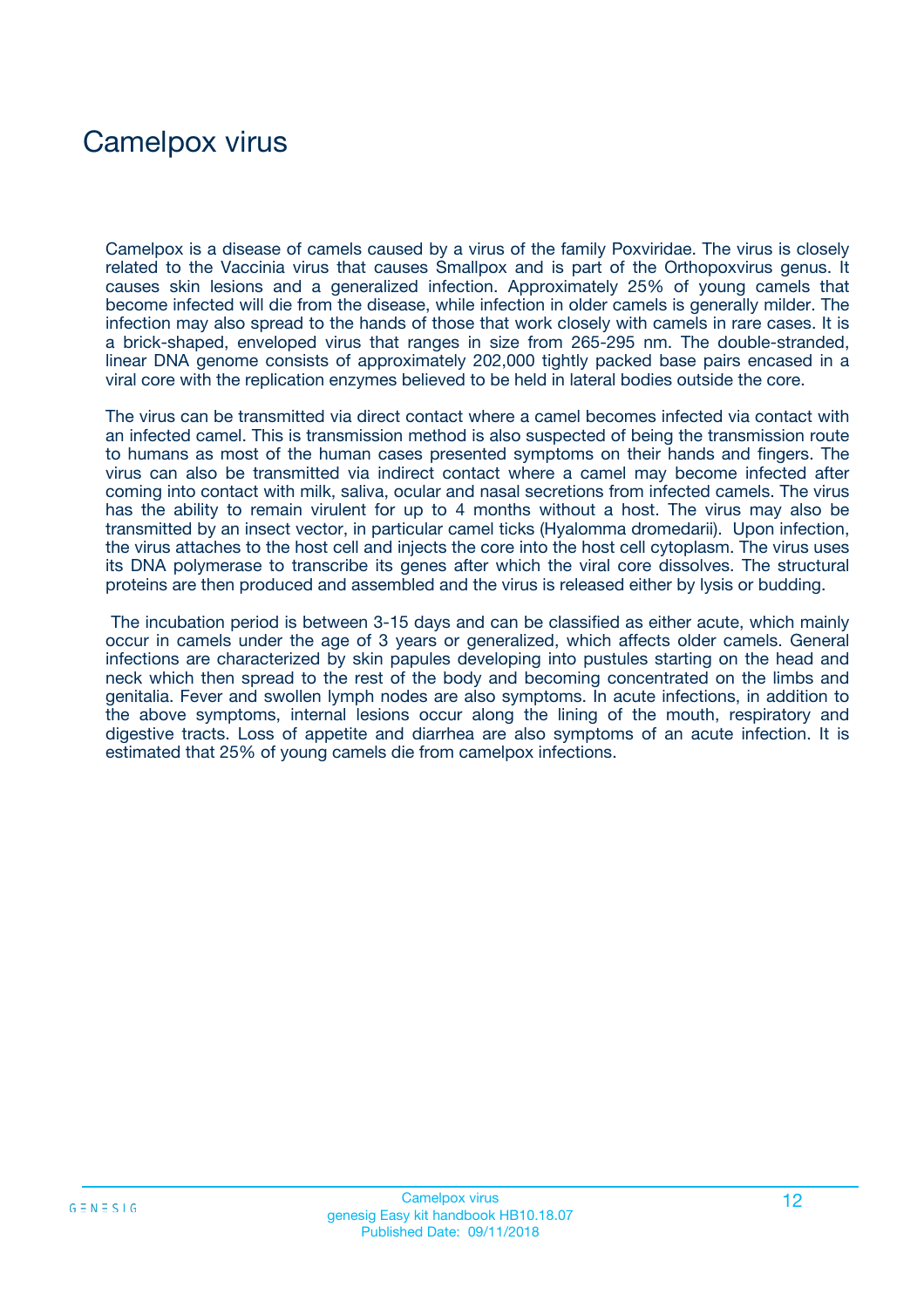## **Specificity**

The Primerdesign genesig Kit for Camelpox virus (Camelpox) genomes is designed for the in vitro quantification of Camelpox genomes. The kit is designed to have a broad detection profile. Specifically, the primers represent 100% homology with over 95% of the NCBI database reference sequences available at the time of design.

The dynamics of genetic variation means that new sequence information may become available after the initial design. Primerdesign periodically reviews the detection profiles of our kits and when required releases new versions.

If you require further information, or have a specific question about the detection profile of this kit then please send an e.mail to enquiry@primerdesign.co.uk and our bioinformatics team will answer your question.